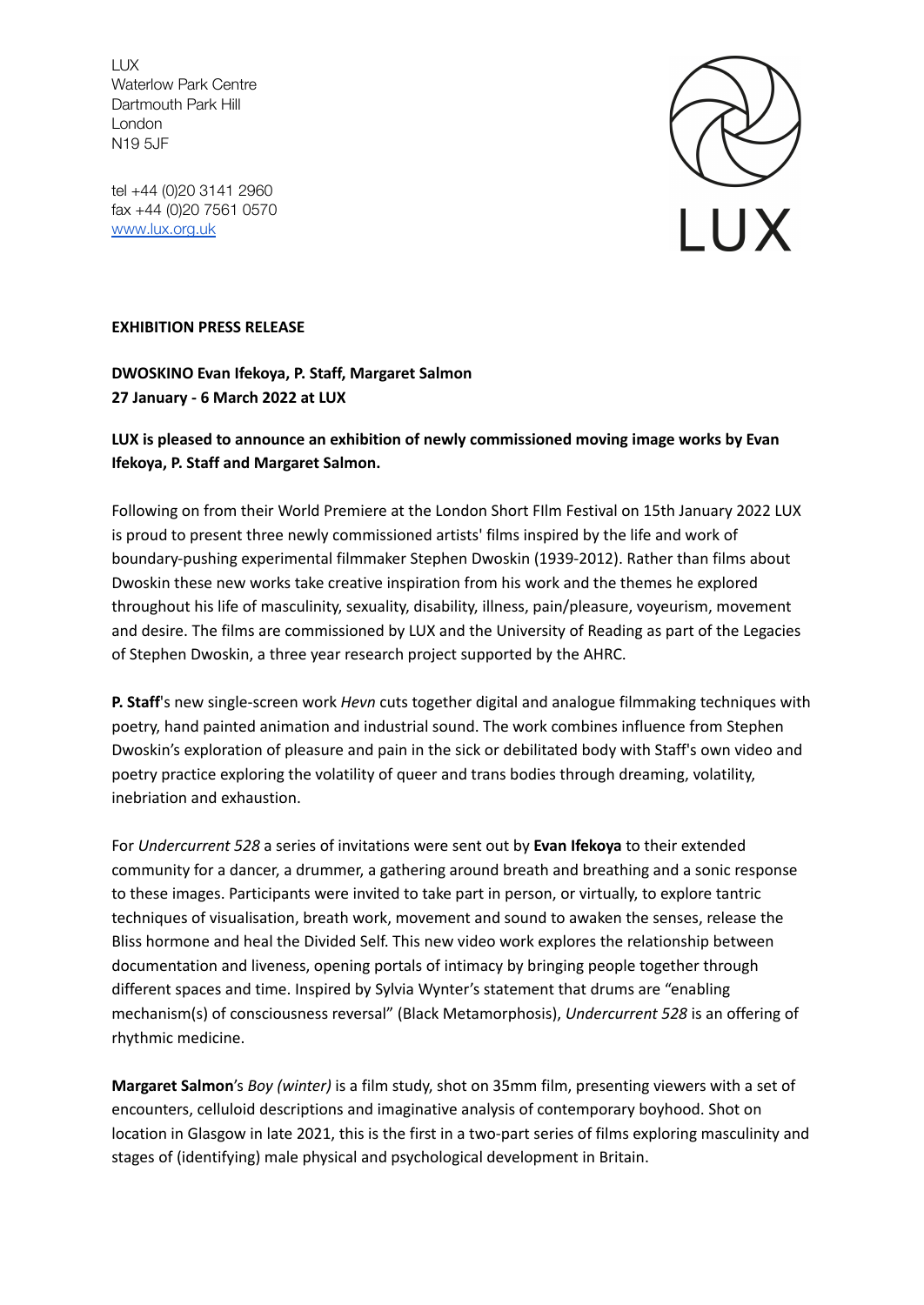This work is in response to the expansive oeuvre of Stephen Dwoskin, in particular his early portrait films, but also follows a strand of research and enquiry which has been active in Salmon's own feminist film practice. That is, gendered dynamics experienced within the everyday, expressed through the body and film culture.

## *NOTES TO EDITOR*

**Evan Ifekoya** (b. 1988 in Nigeria) lives and works in London, is an artist who through sound, text, video and performance places demands on existing systems and institutions of power, to recentre and prioritise the experience and voice of those previously marginalised. The practice considers art as a site where resources can be both redistributed and renegotiated, whilst challenging the implicit rules and hierarchies of public and social space. Through archival and sonic investigations, they speculate on blackness in abundance; the body of the ocean a watery embodied presence in the work. They established the collectively run and QTIBPOC (queer, trans\*, intersex, black and people of colour) led Black Obsidian Sound System (B.O.S.S.) in 2018. In 2019, they won the Kleinwort Hambros Emerging Artists Prize and in 2017 the Arts Foundation award for Live Art sponsored by Yoma Sasberg Estate. They have presented exhibitions, performances and screenings across Europe and Internationally including: Liverpool Biennial (2020); De Appel Netherlands (2019); Gasworks London (2018) Contemporary Arts Centre New Orleans as part of Prospect 4 (2017); Stevenson Gallery, Cape Town (2016); Studio Voltaire London (2015) and Castlefield Gallery Manchester (2014)

**Margaret Salmon** (Born in 1975 in Suffern, New York) lives and works in Glasgow, Scotland. She creates filmic portraits that weave together poetry and ethnography. Focusing on individuals in their everyday activities, her films capture the minutiae of daily life and infuse them with gentle grandeur, touching upon universal human themes. Adapting techniques drawn from various cinematic movements, such as Cinema Vérité, the European Avant Garde and Italian Neo-Realism, Salmon's orchestrations of sound and image introduce a formal abstraction into the tradition of realist film. Margaret Salmon won the first Max Mara Art Prize for Women in 2006. Her work was shown at the Venice Biennale in 2007 and the Berlin Biennale in 2010 and was featured in individual exhibitions at Witte de With in Rotterdam and Whitechapel Gallery in London among others.

**P. Staff** (b.1987, UK) is an artist who lives and works in Los Angeles, USA and London, UK. Their work combines video installation, performance and publishing, citing the ways in which history, technology, capitalism and the law have fundamentally transformed the social constitution of our bodies today. Staff's work has been exhibited, screened and performed internationally

**The Dwoskin Archive** is housed at the University of Reading and contains a wealth of material relating to Dwoskin's life, work and the period he lived in. The Legacies of Stephen Dwoskin is a three year AHRC-research project looking at Dwoskin's social, political, technological and cultural influences, considering his work in relation to new scholarship in gender, disability studies and phenomenology, and digital forensics and data exploration. <https://research.reading.ac.uk/hcic/research/the-legacies-of-stephen-dwoskin/>

**LUX** is the UK agency for the support and promotion of artists working with the moving image based in London and Glasgow. Originally founded in 1966 as the London Filmmakers Co-operative, it